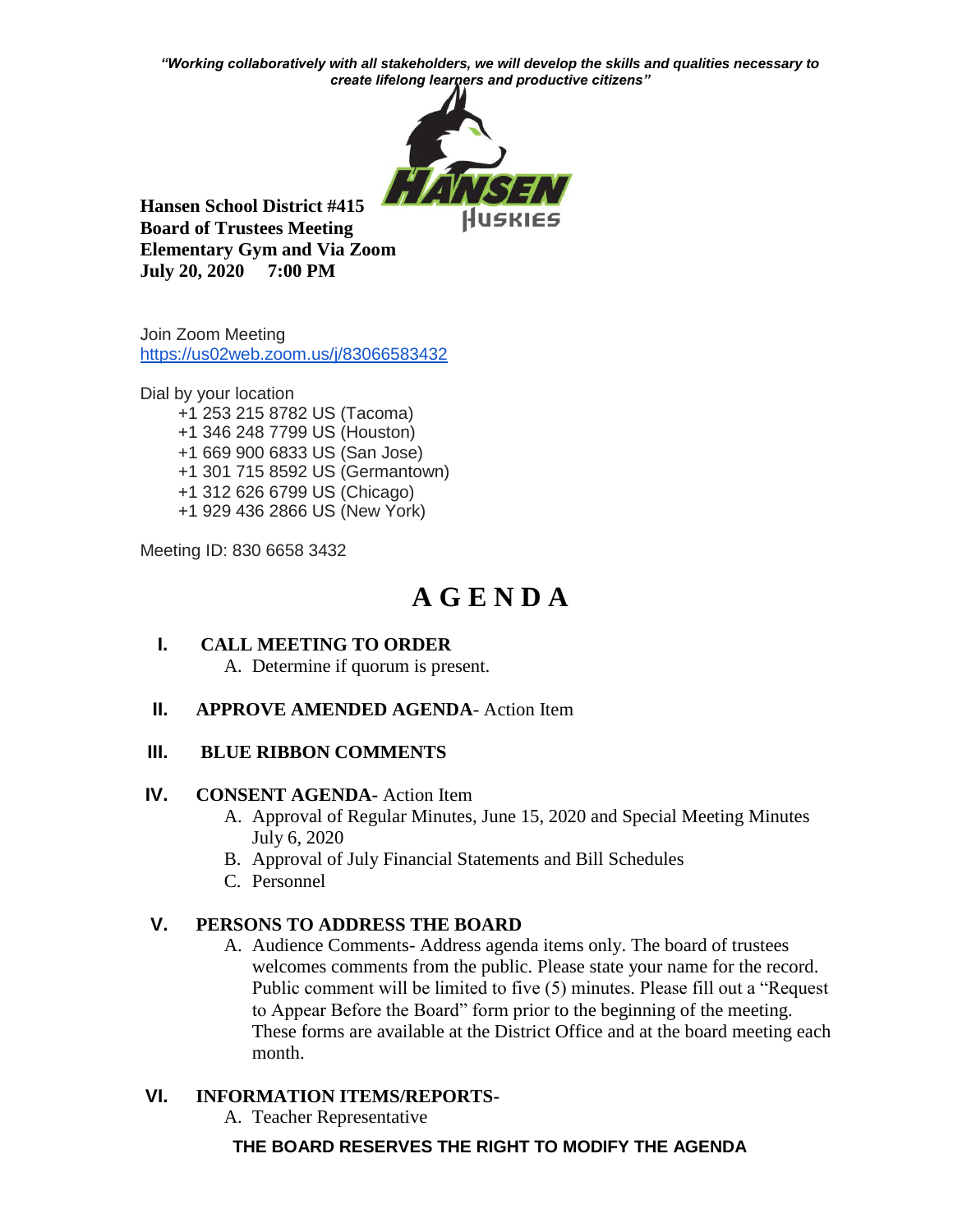- B. Principal's Report
- C. Superintendent Report

#### **VII. DISCUSSION ITEMS-**

A. Advisory Committee Update

#### **VIII. OLD BUSINESS-**

A.

## **IX. ACTION ITEMS-**

- A. Contract Approval 2020-21
- B. Fall Re-Entry Plan
- C. Legal Services
- D. 2020-2021 Jr/Sr High Student Handbook
- E. 2020-2021 Faculty Handbook
- F. 2020-2021 Classified Handbook
- G. Regular and Safety Busing Routes
- H. 1st Reading Policy 1120- Taking Office
- I. 1st Reading Policy 1120P- Oath of Office
- J. 1st Reading Policy 2140- Student and Family Privacy Rights
- K. 1st Reading Policy 2425- Parental Rights
- L. 1st Reading Policy 2700P- High School Graduation Requirements
- M. 1st Reading Policy 3000- Entrance, Placement, and Transfer
- N. 1st Reading Policy 3080- Attendance by Out of State Students
- O. 1st Reading Policy 3270- District Provided Access to Electronic Information, Services, and Networks
- P. 1st Reading Policy 3270P- Acceptable Use of Electronic Networks
- Q. 1st Reading Policy 3280- Equal Education, Nondiscrimination and Sex Equity
- R. 1st Reading Policy 3295- Hazing, Harassment, Intimidation, Bullying, Cyber Bullying, Menacing
- S. 1st Reading Policy 3320- Substance and Alcohol Abuse
- T. 1st Reading Policy 3330- Student Discipline
- U. 1st Reading Policy 3335- Academic Honesty
- V. 1st Reading Policy 3500- Student Health/Physical Screenings/Examinations
- W. 1st Reading Policy 3570- Student Records
- X. 1st Reading Policy 3575- Student Data Privacy and Security
- Y. 1st Reading Policy 4175- Required Annual Notices
- Z. 1st Reading Policy 4160- Parents' Right-to-Know Notices
- AA. 1st Reading Policy 4260- Records Available to Public
- BB. 1st Reading Policy 4260F- District Record Request Form
- CC. 1st Reading Policy 5110- Criminal History/Background Checks
- DD. 1st Reading Policy 5120- Equal Employment Opportunity and Non-Discrimination
- EE. 1st Reading Policy 5210- Work Day
- FF. 1st Reading Policy 5265- Employee Responsibilities Regarding Student Harassment, Intimidation and Bullying

## **THE BOARD RESERVES THE RIGHT TO MODIFY THE AGENDA**